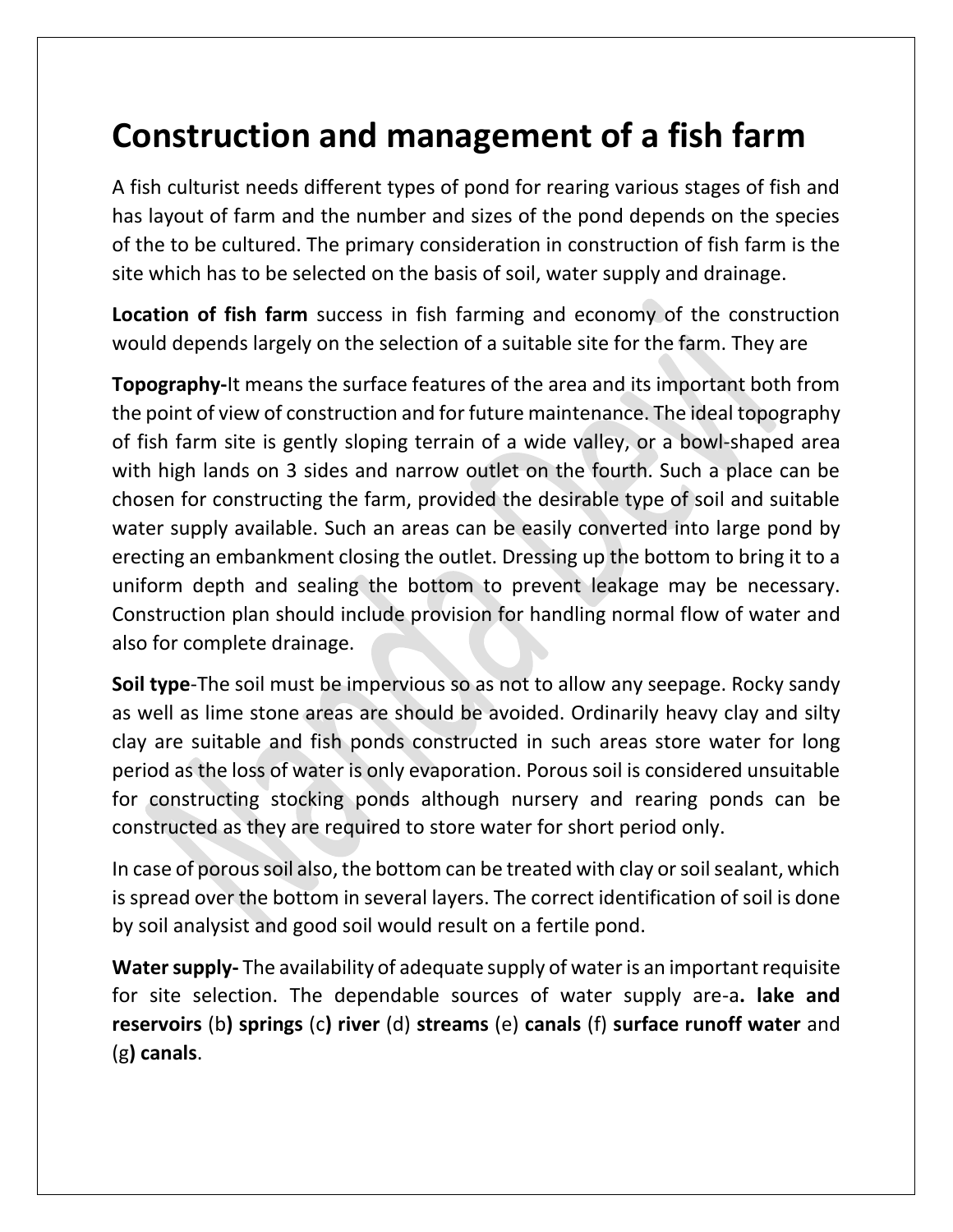Big tanks, reservoirs and lakes are perhaps the best source of dams provides the cheapest water for the farm. Good springs do not dry up in summer and form a dependable source of water. Stream, rivulets and canals are also a satisfactory source of water, provided the flow is enough to fill the ponds a constant water level is maintain and only a little silt is carries so that clear water is available even during the rainy season. Small streams that are likely to b over flooded during rain are should be avoided because the water would carry heavy silts reducing the fertility of pond. The water of rivers supplied by canals is also satisfactory and dependable source.

### **Layout of the fish farm: planning and construction of fish farm**:

Before starting the construction, the layout planes have to be drawn for the location design and the number of various types of ponds. The size of the farm. Subsistence fishing, only small size farm is enough but commercial and experimental farms larger area is needed for constructing nursery, rearing, stocking and breeding ponds. various farms buildings such as laboratory, store house, watch man huts, residential quarters etc. are also to be constructed. A fish farm consists of 4 types of ponds-

**Hatching pits**- small tanks usually 8'x4'x2' are used for hatching fertilized eggs. A continuous but slow flowing water is desi able for aerating the eggs. A smaller cloth tanks called HAPA of fine net cloth is fixed up.

**Nursery ponds** these are 50'x50'x4' and mat be seasonal so that they dry up during summer season. This helps in eradication of fish enemies and in increasing productivity.

**Rearing tanks**-they may be seasonal or perineal and are used for rearing advance fry for2-3 months. These ponds are made up of long and narrow gently sloping to facilitate netting.

**Stocking ponds**- these are large perineal tanks more than 6' deep. They are long and constructed for facilitate netting.

Besides above a few marketing ponds may also be provided in a farm for keeping fish ready for market. For pond breeding species, breeding ponds are necessary and in some cases marketing ponds maybe arranged in one or two rows and with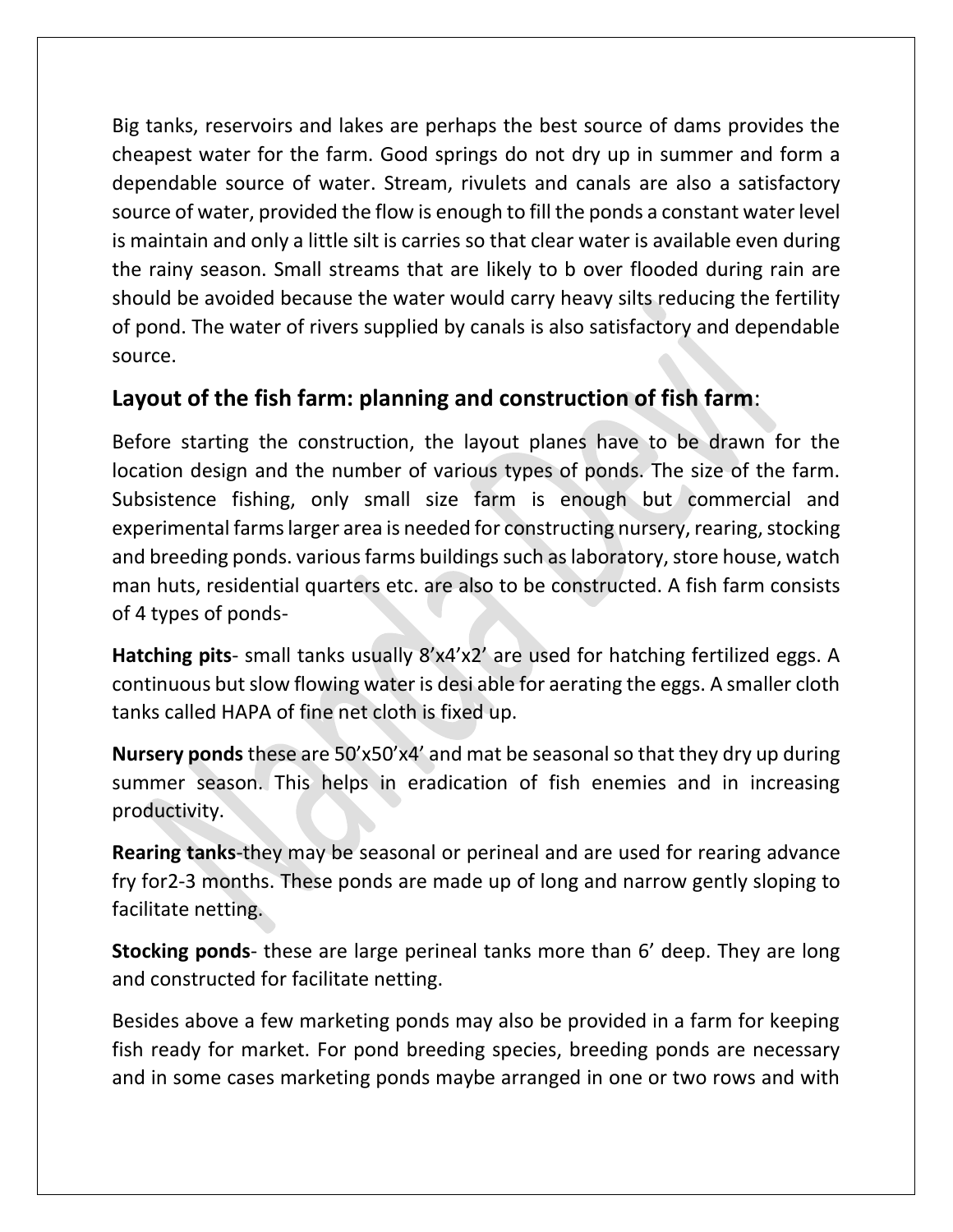a space between ponds. Long narrow and deeper ponds are better than smaller ones.

**Embankment:** for a good fish pond the slope of embankment should be 2:1. The embankment should also have an extra height to prevent the waves for overflowing. Drainage is very important for proper management of ponds. There must be inlets and outlets. The drain pipes should be large enough for quick drainage. The inlet pipes should be above the water level and provided with some kind of screen to prevent entrance of and escape of fish from the ponds. The fencing is necessary to prevent cattle. The swamp can be converted for culture of air breathing fishes

#### **POND MAINTAINANCE AND IMPROVEMENT**

The productivity of ponds depends upon its soil base and can be greatly enhanced by **controlling of vegetation, cleaning of pond bottom, liming and fertilization**

All undesirable plants and weeds must be removed regularly by using various methods of **weed control**. The pond should be emptied, dried and cleaned at suitable interval. Ponds that not dried gradually lost their productivity. Lack of proper maintenance causes **siltation of the** ponds. The mud accumulates raising the level of bottom of the ponds. The natural productivity of a pond can be increased by using fertilizer which provide nutrients, vitamins and minerals. Fertilizer may be **organic or inorganic.**

#### **Liming-**

The first step in fertilization of a pond is applicable of lime.

Quicklime (CaO) is generally used and it increased the PH of water and

act as an antiparasitic substance. It kills the bacteria and other parasites.

Lime is used when PH is very low, when the soil is too muddy and organic matter is so high a dose of 100-2oo kg/hac of lime is necessary and must be used in every year regularly. It prevents the gill rot disease of fish. Heavy soil needs more lime than sandy soil. Lime is generally spread on pond bottom 10-15 days before stocking the pond with fish. It is better to leave the pond dry for at least two weeks after liming.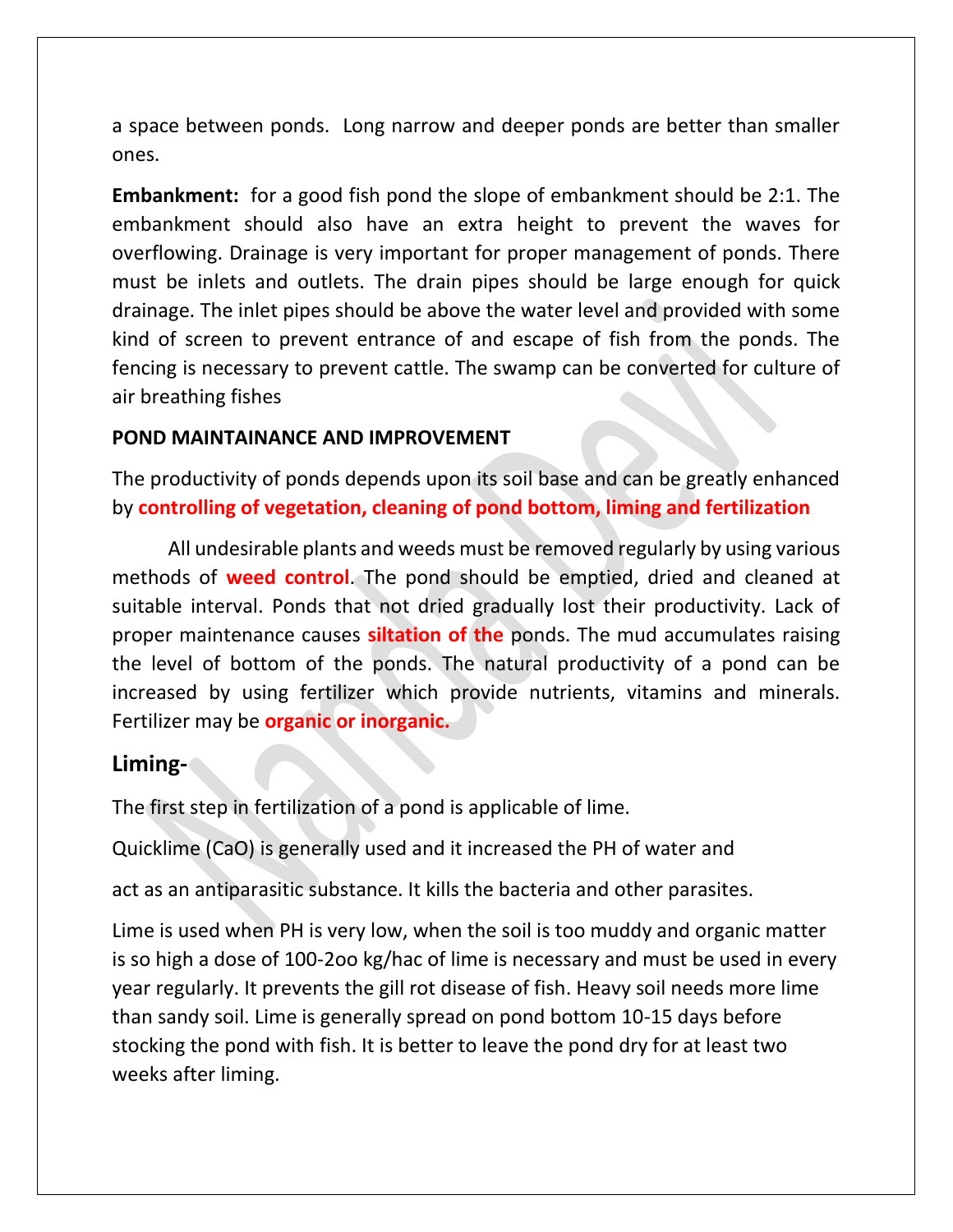# **Fertilization-**

Purpose of fertilization of the pond to increased the productivity by increasing the natural food available various inorganic fertilizer is used, such as **super phosphate** to increase the **production of fish**. Another nitrogenous inorganic fertilizer is **sodium nitrate**, **ammonium sulphates, ammonium nitrate, ammonium carbonate, urea** etc. are used to fertilized the pond. **Ammonium sulphate** helps in **phytoplankton** biomes and heavy growth of **zooplankton** the use of inorganic salts depends upon the soil and the water condition of the ponds.

**Organic fertilizer** carries almost all nutrients required by the fish. The liquid manure from the stables is very beneficial and stimulates the growth of the **zooplankton, phytoplankton as well as filamentous algae**. Liquid manure is released in small quantity only in deeper parts of the pond and give high yield of fish, use of **guano** also increased productivity. Farm manure considering of **cow dung** and **pig dung** is used in fish culture. Sewage is also considered good fertilizer with **nitrogen and phosphorous**. sewage is first diluted before mixing with pond water. It enhances the production of plankton and growth rate of fish. organic fertilizer increased the fish production, but they may cause oxygen deficiency and infections. It is better to spread them in small quantities and at regular intervals.

**Soyabean meal, cotton seed meal, mustard oil cake** etc. are also used. Mustard oil cake with cow dung is used as pond fertilizer. In Bengal green grass with dry cow dung, poultry manure and oil cake used for manuaring fish pond (compost after 3 months) a dose of 5000 kg/hac. Compost is rich in growth of plankton.

# **Artificial feeding.**

Fish production can be increased by artificial feeding. This should be simple and cheap. Such type of food is **whole grain, floor, rice bran, oil cake and kitchen waste, fish meal, meat, and blood** are also useful. The food can be kept in basket or spread in the water.